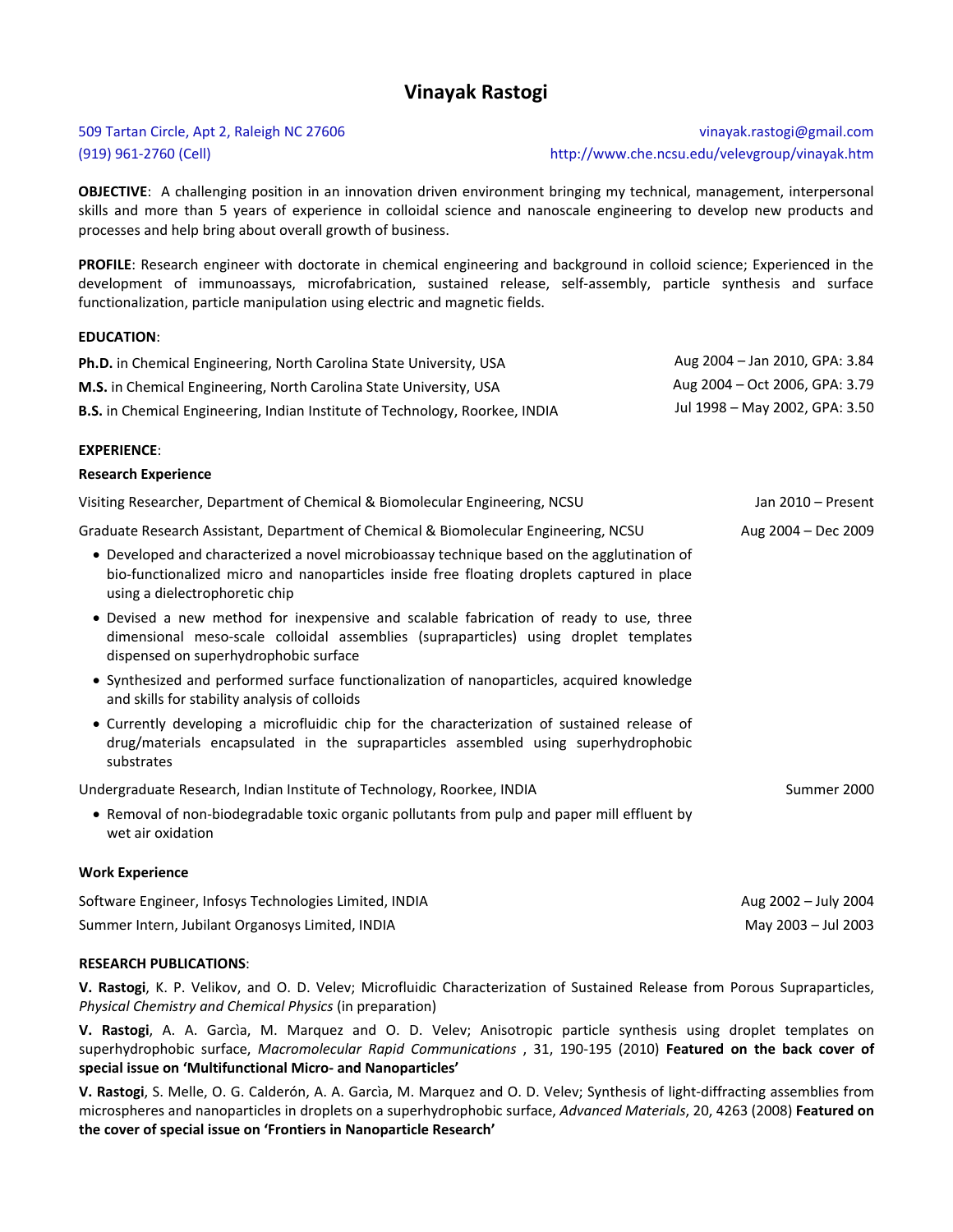**V. Rastogi** and O. D. Velev; Development and Evaluation of Realistic Microbioassays in Freely Suspended Droplets on a Chip, *Biomicrofluidics* 1, 014107 (2007)

A. Garg, S. Saha, **V. Rastogi** and S. Chand; Catalytic wet air oxidation of pulp and paper mill effluent, *Indian Journal of Chemical Technology*, 10, 305 (2003)

# **CONFERENCE PROCEEDINGS**:

**V. Rastogi**, A. A. Garcìa, M. Marquez and O. D. Velev; Anisotropic Particle Assembly in Microdroplets Suspended on Superhydrophobic Substrate, *2009 MRS Spring Meeting*, San Francisco, CA, USA (2009)

**V. Rastogi** and O. D. Velev; Bioassays in freely suspended microliter droplets on a chip, *2009 MRS Spring Meeting*, San Francisco, CA, USA (2009)

**V. Rastogi**, D. M. Kuncicky, L. B. Jerrim and O. D. Velev; Scalable Meniscus‐Directed Fabrication of Assemblies from Microspheres and Nanoparticles on Hydrophobic and Superhydrophobic Surfaces, *AICHE Annual Meeting*, Philadelphia, PA, USA (2008)

**V. Rastogi**, S. Melle, O. G. Calderón, A. A. Garcìa, M. Marquez and O. D. Velev; Synthesis of light‐diffracting assemblies using sessile droplet templates on a superhydrophobic surface, *SoftMatt*, Raleigh, NC, USA (2008)

**V. Rastogi**, S. Melle, O. G. Calderón, A. A. Garcìa, M. Marquez and O. D. Velev; Synthesis of Light‐Diffracting Colloidal Crystal Assemblies from Microspheres and Nanoparticles in Droplets on a Superhydrophobic Surface, *82nd ACS Colloid and Surface Science Symposium*, Raleigh, NC, USA (2008)

**V. Rastogi** and O. D. Velev; Development and Evaluation of Realistic Microbioassays in Freely Suspended Droplets on a Chip, *81st ACS Colloid and Surface Science Symposium*, Newark, DE, USA (2007)

**V. Rastogi**, S.‐T. Chang and O. D. Velev; Microbioassays based on nanoparticle agglutination and evaporation driven separations inside droplets on a chip, *2007 MRS Spring Meeting*, San Francisco, CA, USA (2007)

S.‐T. Chang, **V. Rastogi** and O. D. Velev; Evaporation driven particle microseparations in droplets on a Chip: Fundamentals and applications in materials assembly and microbioassays, *75th Gordon Conference (Colloidal, Macromolecular & Polyelectrolyte Solutions)*, Ventura, CA, USA (2006)

# **INVITED TALKS**:

**V. Rastogi** and O. D. Velev; Microdroplet Engineering for Microbioassay and Synthesis of Functional Structured Porous Particles, *MRS NCSU Seminar Series*, Department of Material Science & Engineering, NCSU, Raleigh, NC, USA (2009)

**V. Rastogi** and O. D. Velev; Development and Evaluation of Realistic Microbioassays in Freely Suspended Droplets on a Chip, *Surfactants & Colloids Group Workshop*, University of Hull, Hull, UK (2007)

**V. Rastogi** and O. D. Velev; Synthesis of Diffracting Particle Assemblies on Superhydrophobic Surfaces, *Surfactants & Colloids Group Workshop*, University of Hull, Hull, UK (2007)

#### **AWARDS & HONORS**:

**1 st Place**, *Edward M. Schoenborn Oral Presentation Competition*, CBE, NCSU (2008 – 2009)

**3rd Place**, *Edward M. Schoenborn Poster Presentation Competition*, CBE, NCSU (2007 – 2008)

**Summer Undergraduate Research Award**, Indian Institute of Technology, Roorkee, INDIA (Summer 2000)

#### **PUBLICITY GENERATED**:

Research published in Advanced Materials on colorful and spherical nanoscale assemblies on superhydrophobic surfaces hits the news headlines

**Nature Chemistry***:* http://www.nature.com/nchem/reshigh/2008/0808/full/nchem.50.html

**Science Daily***:* http://www.sciencedaily.com/releases/2008/07/080730155342.htm

**PhysOrg.com***:* http://www.physorg.com/news136647907.html

**Photonics.com***:* http://www.photonics.com/content/news/2008/August/1/92734.aspx

**EurekAlert!**: http://www.eurekalert.org/pub\_releases/2008‐07/asu‐nme073008.ph

# **ACTIVITIES**:

Member ‐ American Chemical Society (ACS) (2008 – Present) Member ‐ Materials Research Society (MRS) (2007 – Present)